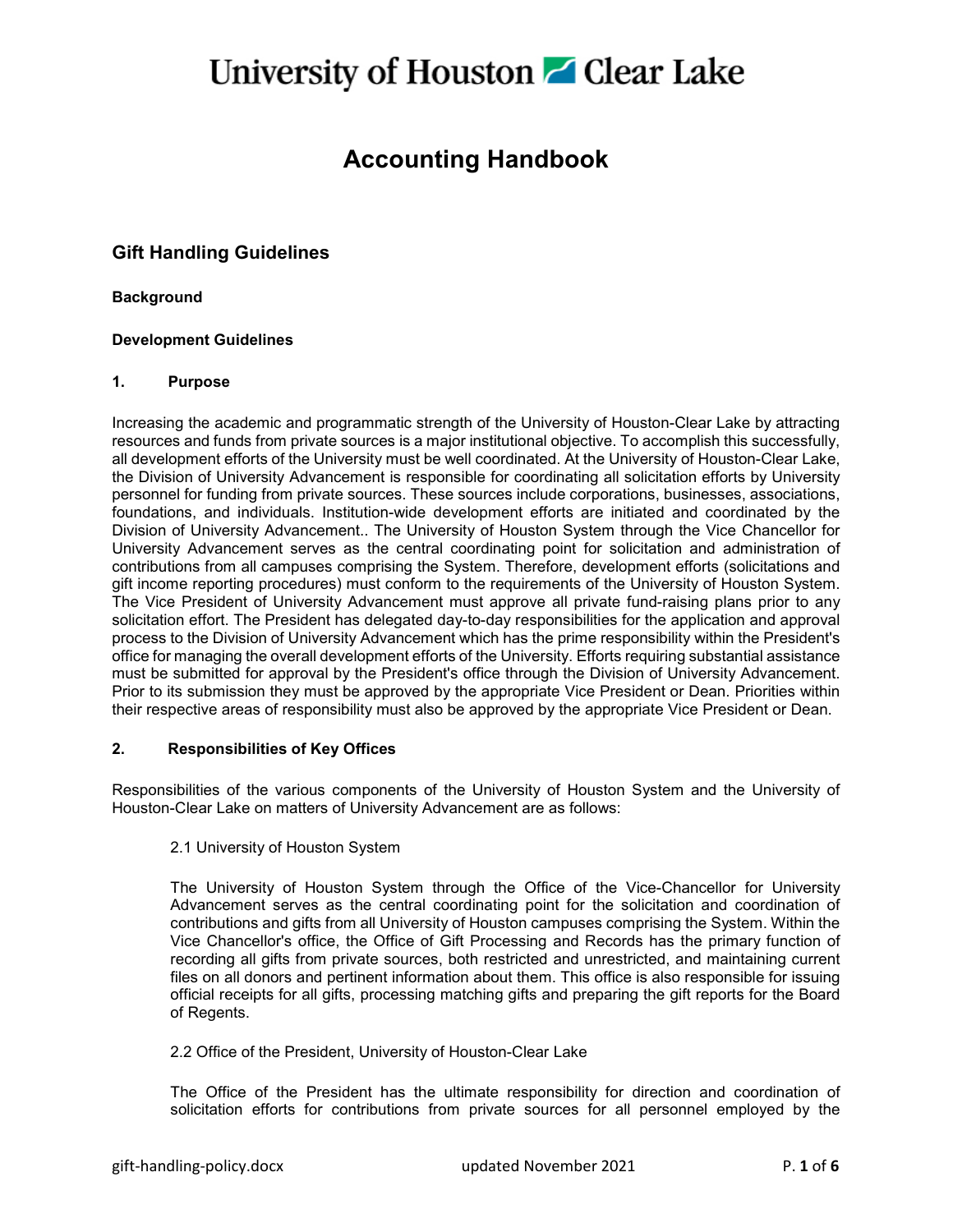### **Accounting Handbook**

University of Houston-Clear Lake. To this end, the President has designated the Division of University Advancement, as the central coordinating mechanism for University-wide development efforts. This includes the responsibility of reporting all University of Houston-Clear Lake contributions and gifts to the University of Houston System, which in turn prepares reports to be presented to the Board of Regents and other appropriate University personnel.

2.3 Division of University Advancement

The Division of University Advancement is designated by the President to coordinate all University development activity with private sources. The Division of University Advancement will keep records of all transactions and related correspondence regarding the development efforts of the University. The Associate Vice President for University Advancement is the initial point of contact for all inquiries for members of the University's faculty and staff. The development functions of this office are as follows:

- 2.3.1 Create and implement institution-wide development efforts.
- 2.3.2 Serve as a coordinating point for all development efforts of the University of Houston-Clear Lake.
- 2.3.3 Serve as a reporting mechanism to the University of Houston System Vice Chancellor for University Advancement and the University of Houston-Clear Lake's Vice President for Administration and Finance.
- 2.3.4 Provide solicitation expertise to development efforts approved by the President.
- 2.3.5 Serve as an information resource base regarding gifts/contributions, donor profiles, and related topics.
- 2.3.6 Develop procedures to implement the University's development guidelines.
- 2.4 Office of Vice President for Administration and Finance

The Office of the Vice President for Administration and Finance at the University of Houston-Clear Lake has the fiduciary responsibility regarding all contributions/gifts to the University. All contributions/gifts received and reported to the Division of University Advancement will be transferred with the appropriate paperwork to the University of Houston System for processing and deposit unless otherwise designated. All gifts-in-kind that involve future expenditures for upkeep, maintenance, or installation must be approved by the Vice President for Administration and Finance and the Vice President of University Advancement prior to their acceptance.

#### **3. Contributions Guidelines**

In order to facilitate a comprehensive and coordinated approach to development efforts of the University of Houston-Clear Lake, as well as fulfill the reporting requirements of the University of Houston System, the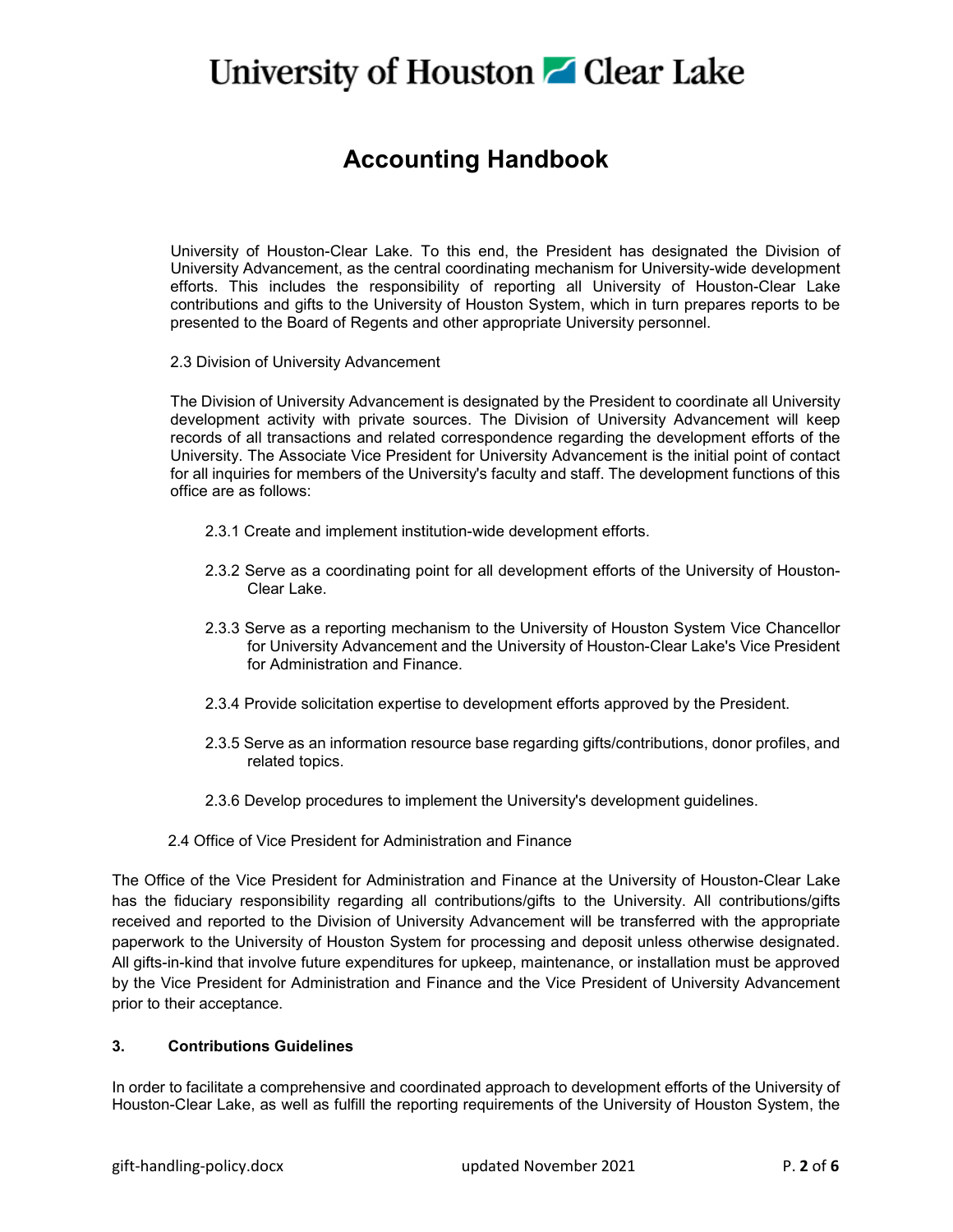### **Accounting Handbook**

University personnel must adhere to the following guidelines. For the purpose of these guidelines, gifts/contributions are to be defined as a voluntary transfer of real or personal property without compensation. All gifts to the University of Houston-Clear Lake (restricted and unrestricted cash, checks, securities, gifts-in-kind, grants, scholarships, endowments, and all other forms not herein described from any college/program or entity) are to be reported to the Division of University Advancement in accordance with the following guidelines:

3.1 All development plans of the University must be approved, prior to their implementation, by the President and all development plans, prior to their submission to the President must be approved by the appropriate Vice President or Dean.

3.2 University personnel shall deliver to the Division of University Advancement all information regarding contributions, checks, accompanying letters, restrictions, donor information, postmarked envelopes, and any other pertinent data derived from fund-raising activity, after the President's approval of the basic plan.

3.3 Should the contribution be a matchable gift, the college, program or office receiving the gift must remit to the Division of University Advancement information regarding the original gift and the completed original matching gift form (if applicable) as supplied by the donor. Most companies which match gifts have online forms to be completed by the donor.

3.4 All offers of gifts-in-kind especially those which may involve future expenditures for upkeep, maintenance, installation and so forth must be approved prior to their acceptance by the appropriate supervisor and the Vice President for Administration and Finance and the Vice President for University Advancement. The burden of determining the value of these gifts for tax purposes is determined by the UH Gift Acceptance Committee.

3.5 All gifts designated for the University of Houston-Clear Lake or function thereof shall be delivered directly to the Division University Advancement. All related correspondence, donor information, postmarked envelope, and completed matching gift form (if a matchable gift) must accompany the original gift for deposit.

3.6 All gifts of securities shall be delivered to the Division of University Advancement immediately or not later than the business day following their receipt. Additional information required for the processing of these gifts includes permission to sell stock or statement as to retention, the desired use of the proceeds (if restricted), and proper signature on stock certificates.

3.7 A special fund shall be established within the Office of the President to receive all unrestricted gifts to be reallocated at the President's discretion to the appropriate subunit receiving the gift and for other University projects.

3.8 All plans for deferred giving must be approved by the Division of University Advancement prior to their acceptance.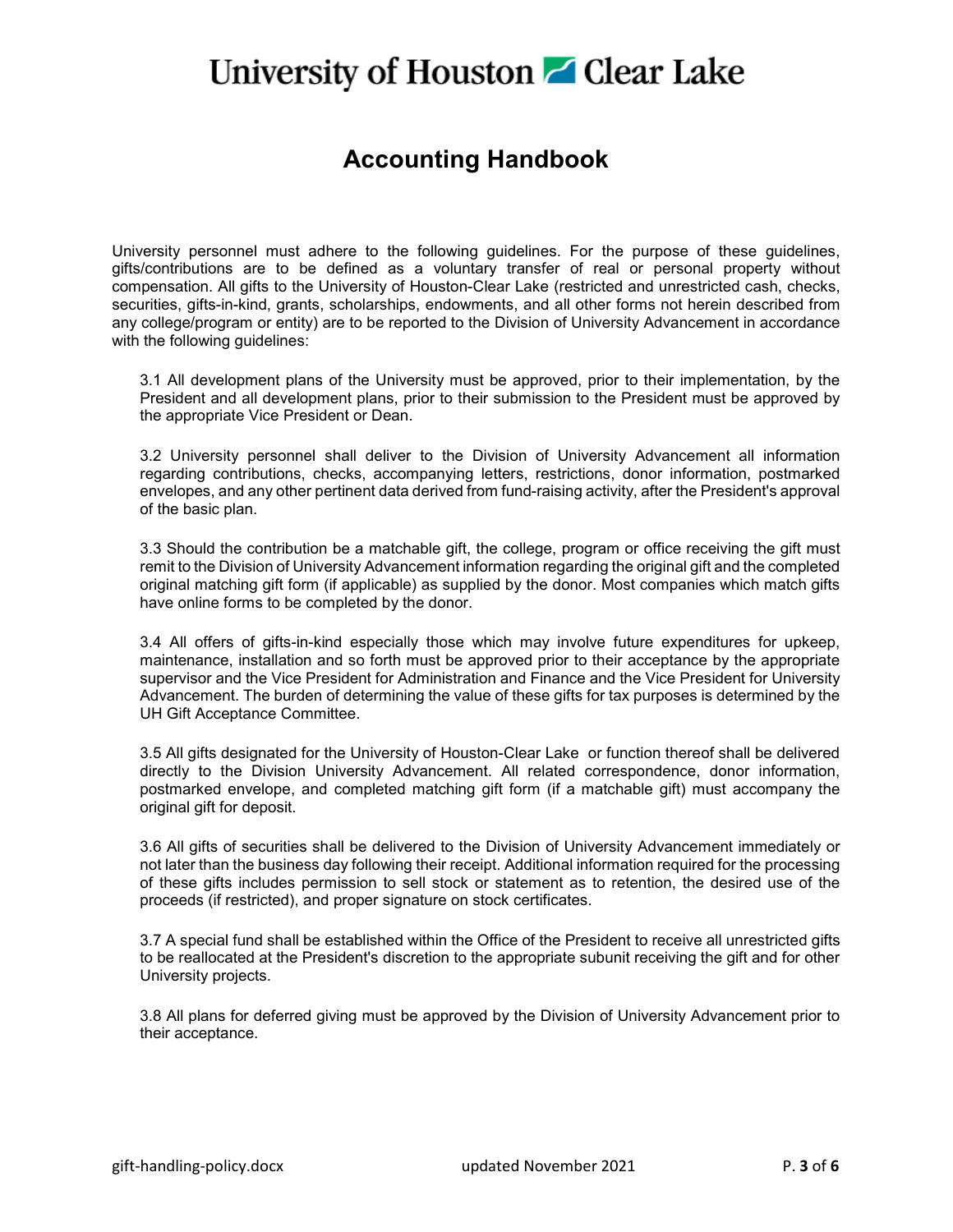### **Accounting Handbook**

### **4. Acknowledgement Letters**

The following are guidelines for acknowledging gifts:

- 4.1 The Division of University Advancement shall coordinate acknowledgment of all gifts.
- 4.4 The President shall acknowledge all gifts valued at more than \$10,000. The Vice President for University Advancement acknowledges all gifts valued at \$1,000 through \$9,999. The Vice President of University Advancement shall entertain special requests for letters of acknowledgment for gifts below \$1,000 in value.

#### REFERENCES:

[SAM 01.C.04](https://uhsystem.edu/compliance-ethics/_docs/sam/01/1c4.pdf) – Reporting/Investigating Fraudulent Acts

- [SAM 03.F.04](https://uhsystem.edu/compliance-ethics/_docs/sam/03/3f4.pdf) Cash Handling
- [SAM 08.A.01](https://uhsystem.edu/compliance-ethics/_docs/sam/08/8a1.pdf) Management and Development of University Advancement Activities
- [SAM 08.A.02](https://uhsystem.edu/compliance-ethics/_docs/sam/08/8a2.pdf) Private Support Organizations and Foundations
- [SAM 08.A.03](https://uhsystem.edu/compliance-ethics/_docs/sam/08/8a3.pdf) Gift Acceptance
- [SAM 08.A.05](https://uhsystem.edu/compliance-ethics/_docs/sam/08/8a5.pdf) Gifts by System Employees Through Payroll Deductions
- UH UA Gift Acceptance Manual –

See page 5 for:

### **University Advancement Cash/Check Handling Procedures**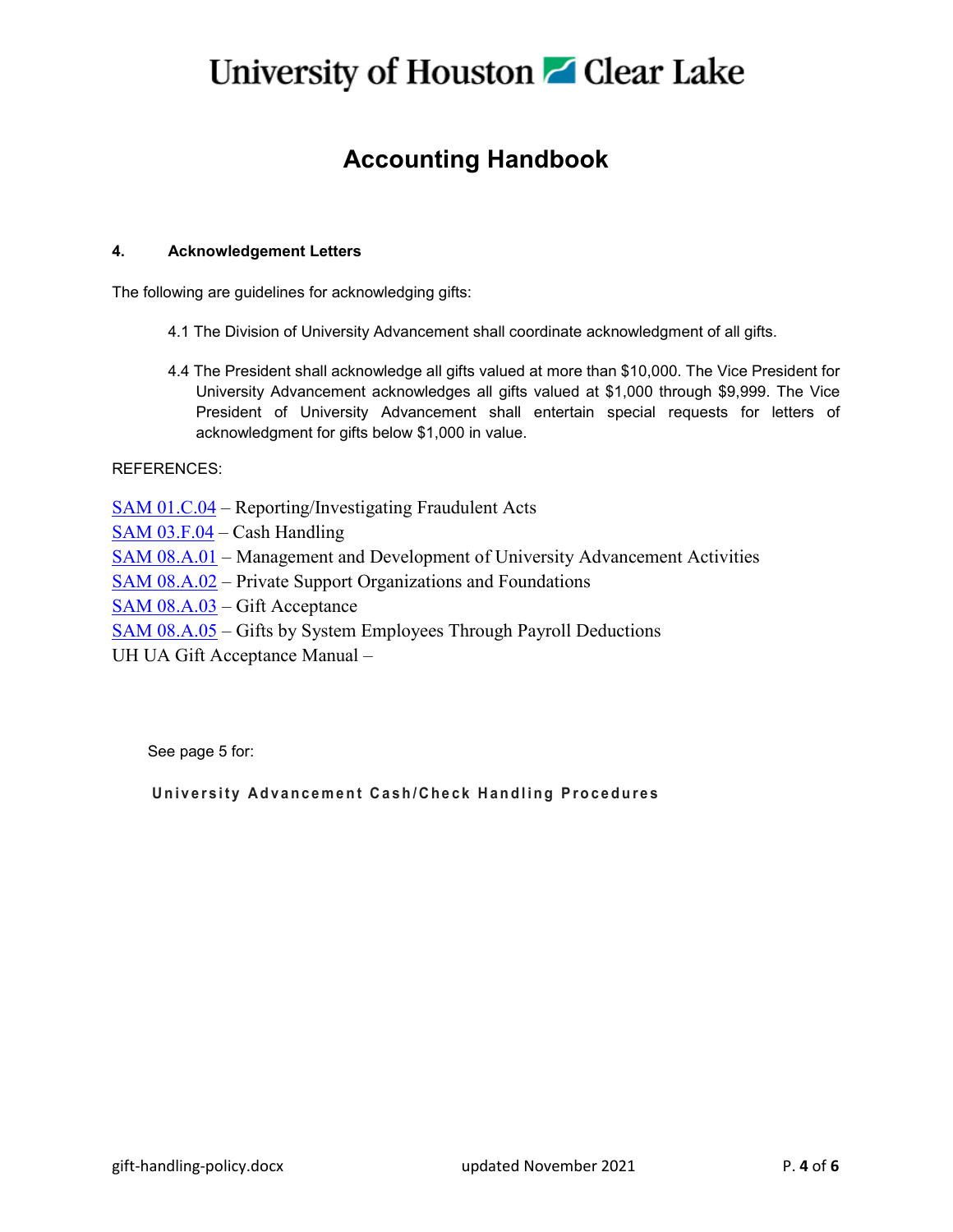### **Accounting Handbook**

# **University of Houston-Clear Lake Division of University Advancement Cash Handling and Gift Acceptance Policies and Procedures**

### **FY22**

This document establishes guidelines for cash handling functions within the Division of University Advancement. All policies and procedures outlined within this document are subject to all applicable state laws and regulations and established policies and procedures by the University of Houston-Clear Lake and the University of Houston System, in accordance with SAM 01.C.04, SAM 03.F.04, SAM 08.A.01, SAM 08.A.02, SAM 08.A.03, SAM 08.A.05, UH UA Gift Acceptance Manual.

### **PROCEDURE:**

- 1. All employees that open mail or have checks/cash hand delivered to/from them, must review UHCL UA Cash Handling and Gift Acceptance Polices and Procedures, have all relevant Cash Handling training and have a completed Cash Handling Authorization form on file with General Accounting.
- 2. The receipt of funds must be accounted for :
	- a. Division of University Advancement record all currency/checks in an Excel journal entry log documenting, at a minimum, the date, amount, and source.
	- b. Checks must be made payable to UHCL and restrictively endorsed upon receipt. The back of checks are endorsed with a rubber stamp available in the Division of University Advancement.